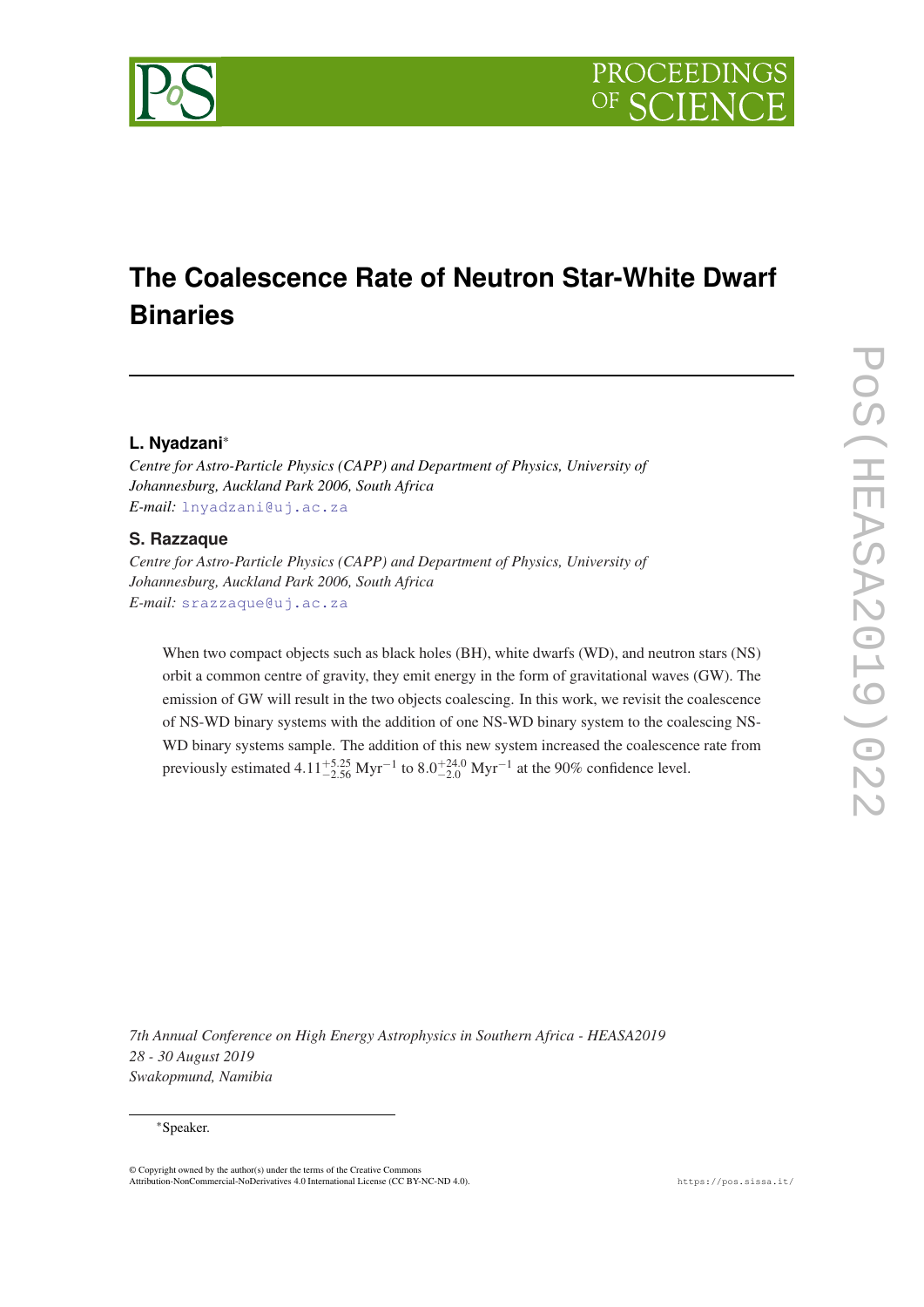## 1. Introduction

The emission of gravitational waves from massive binaries was predicted by Albert Einstein. When two compact objects such as black holes (BH), white dwarfs (WD), and neutron stars (NS) orbit a common centre of gravity, they emit energy in the form of gravitational waves (GW) [1]. The emission of GW will result in the two objects coalescing . The study of the population of compact binary systems is important in understanding the emission of GWs. In this work we study the population of Neutron-Star White-Dwarf (NS-WD) binary systems. There are two ways in which one can study the population of compact binaries, one is by a theoretical approach using stellar evolution models and the second is by empirical calculations based on a sample of compact binary systems in our galaxy and statistics. In this work we use the empirical calculations to estimate the population and the merger rate of NS-WD systems.

This approach was used by Kim et al. in [2] in estimating the coalescence rate of NS-WD binaries following their work on the coalescence rate of double neutron star systems [3]. In [2] they use the properties of observed NS-WD binaries and Monte Carlo simulations to estimate the population of NS-WD systems with properties similar to the properties of the observed sample and the Galactic coalescence rate. In sampling the NS-WD binary systems one of the requirements to be counted as coalescing binary system is that a binary system must coalesce within the Hubble time  $(t < 10Gyr)$ . During the time of their work, there were only 3 known coalescing NS-WD binaries in the Milky Way (PSR J0751 + 1807, PSR J1757 – 5322 and PSR J1141 – 6445). With these three systems, Kim et al. [2] found the coalescence rate ( $\mathcal{R}_{tot}$ ) of NS-WD binaries to be  $4.11^{+5.25}_{-2.56}$  Myr<sup>-1</sup> from their reference model at 68% statistical confidence limit. This rate of NS-WD binaries is low compared to the most recent coalescence rate of double neutron star (DNS) binaries of  $42^{+30}_{-14}$  Myr<sup>-1</sup> at the 90% confidence level [4].

Since the work of Kim et al. [2] more NS-WD systems have been discovered of which only one is a coalescing binary in the ATNF Pulsar Catalog [5]. In this work we follow the same approach as in [2] to estimate the Galactic coalescence rate of NS-WD binary systems with the addition of one coalescing NS-WD system: PSR J1952 + 2630 [5, 6].

In section 2, we show how we calculate the life-time of a binary system for population simulations matching pulsar surveys and tabulate the properties of all known coalescing NS-WD binaries in our Galaxy. In sections [3,](#page-3-0) we give a brief description of the statistical methodology presented in [3] used in calculating the population distribution and the rates. In section [4,](#page-5-0) we describe the survey simulation, list all the pulsar surveys considered in this work and and finally present our Galactic coalescence rate in section [5.](#page-5-0)

## 2. Coalescing NS-WD Binaries

There are more than 2000 known neutron stars in binary systems in the ATNF Pulsar Catalog . These neutron stars are in binary systems with either a planet, main sequence star, neutron star, or a white dwarf [5]. About 100 of these neutron stars have a white dwarf as a companion and only 4 of these are coalescing systems. For coalescence we require that a binary system merges within the Hubble time ( $\tau_{mrg}$  < 10Gyr) due to the emission of GW. The coalescence rate of binary systems is given by the ratio between the number of binary systems and their life time. There are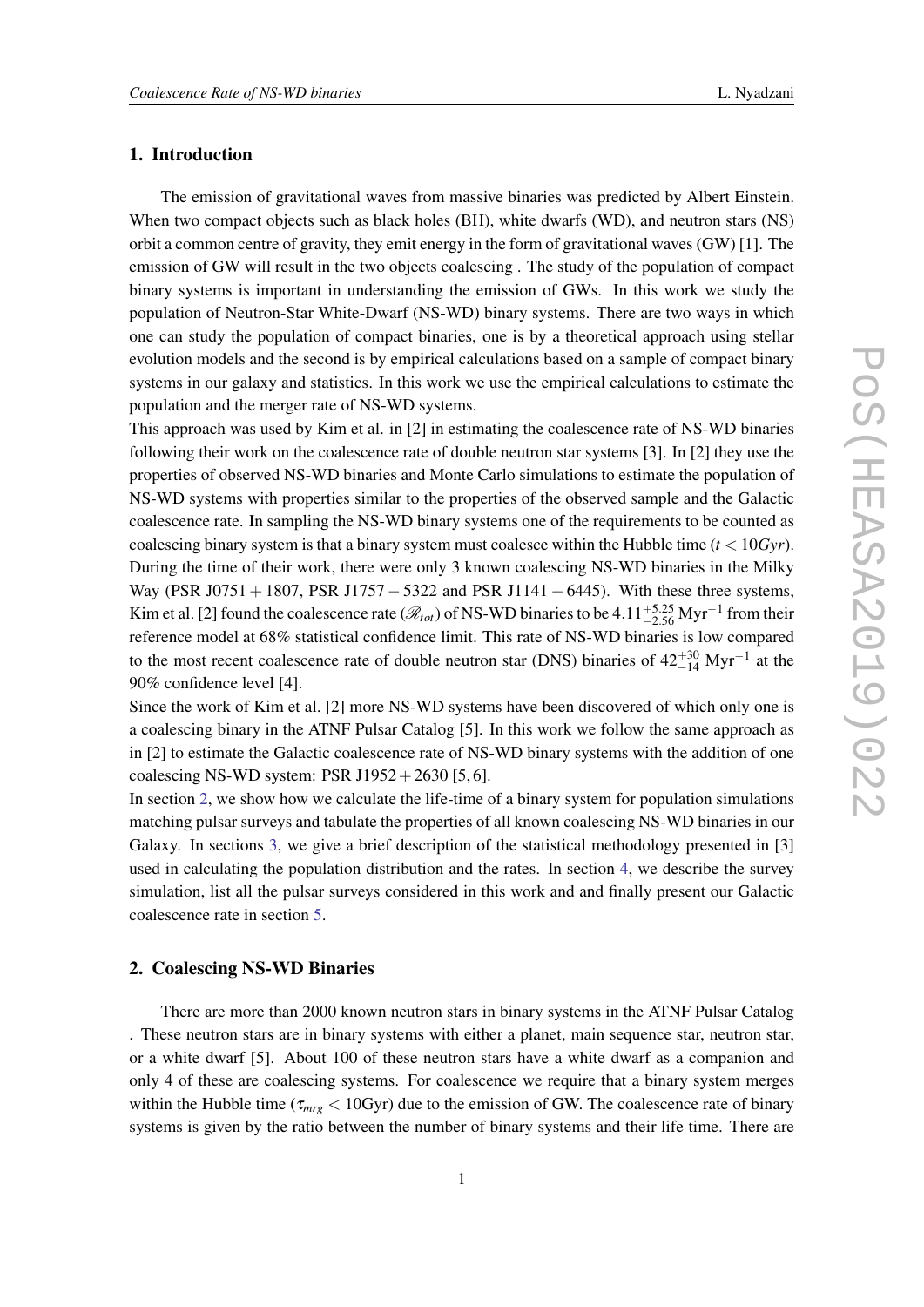some uncertainties in estimating the life time of binary systems and this affect the coalescence rate of binary systems (see [7] for detailed discussion). In this work we follow the procedure of [2] when estimating the life time of a a binary system in order to simulate a population of binaries with observed properties of a survey. We take the life time of a binary system to be the sum of the current age ( $\tau_{age}$ ) and the remaining life time of the system  $\tau_{obs}$ ,

$$
\tau_{life} = \tau_{age} + \tau_{obs} \tag{2.1}
$$

In calculating the current age of the pulsar we take the minimum between the characteristic age of the pulsar and the current "spin-down" age and for the remaining observable life of the system we take the minimum between the time to merger due to the emission of GW and the pulsar death time.

$$
\tau_{life} = \min(\tau_c, \tau_{sd}) + \min(\tau_{mrg}, \tau_d)
$$
\n(2.2)

here  $\tau_c$  is the characteristic age of the pulsar,  $\tau_{sd}$  is the current "spin-down" age,  $\tau_{mrg}$  is the coalescence time of the binary system due to the emission of gravitational waves [8] and  $\tau_d$  is the pulsar death time.

$$
\tau_c = \frac{P}{2P} \tag{2.3}
$$

where  $P$  is the current period of the pulsar and  $\dot{P}$  is the period derivative and

$$
\tau_{sd} = \tau_c \left( 1 - \left[ \frac{P_0}{P} \right]^2 \right) \tag{2.4}
$$

where  $P_0$  is the birth period of the pulsar and assuming that the spin-down rate has not changed since birth, we adopt the spin-up line from [9] and write the birth period as,

$$
P_0 = \left(\frac{\dot{P}P}{1.1 \times 10^{-15} \text{s}^{-4/3}}\right)^{3/7} \tag{2.5}
$$

and the pulsar death time is given by,

$$
\tau_d = \left(\frac{P_d^2 - P^2}{2P\dot{P}}\right) \tag{2.6}
$$

here  $P_d$  is the pulsar "death-period" given by

$$
P_d = \left(\frac{B_s}{1.4 \times 10^{11} G}\right)^{7/13} \text{s} \tag{2.7}
$$

and *B<sup>s</sup>* is the surface magnetic field of the neutron star and can be estimated from the current spin period  $P(s)$  and the spin-down rate  $\dot{P}$  (ss<sup>-1</sup>) [10],

$$
B_s = 3.2 \times 10^{19} (P\dot{P})^{1/2} G. \tag{2.8}
$$

The merger time  $\tau_{mrg}$  is calculated using an analytical solution we developed in [11] following Peters [8]. The four known NS-WD coalescing systems and their orbital properties in Table [1](#page-3-0). Note that for J0751+1807, J1952+2630 and J1757-5322;  $\tau_{mrg} < \tau_d$  and the lifetime is calculated as  $\tau_{life} = \tau_{sd} + \tau_{mrg}$ . Only for J1141-6545;  $\tau_{mrg} > \tau_d$  and the lifetime is  $\tau_{life} = \tau_c + \tau_d$  [2].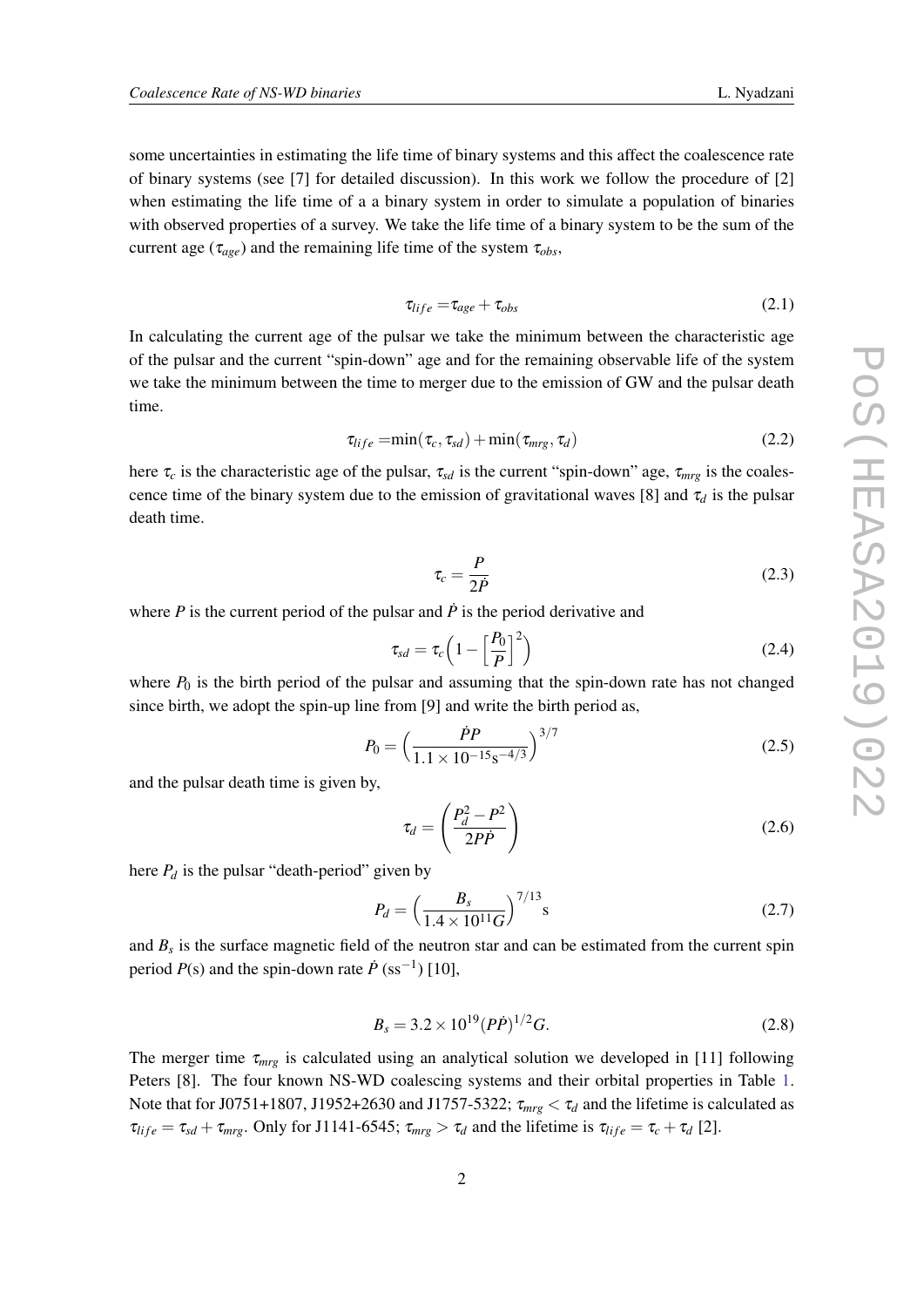PoS(HEASA2019)022

POS(EEASA2019)022

| is of a NS $(mNS)$ and small mass is of WD $(mWD)$ . |       |                       |                      |       |               |                   |          |             |          |              |          |
|------------------------------------------------------|-------|-----------------------|----------------------|-------|---------------|-------------------|----------|-------------|----------|--------------|----------|
| Name                                                 | D     |                       | $P_0$                | $P_h$ | Masses        | e                 | $\tau_c$ | $\tau_{sd}$ | $\tau_d$ | $\tau_{mre}$ | Ref      |
| (PSR)                                                | (ms)  | (s/s)                 | s                    | (hr)  | $(M_{\odot})$ |                   | (Gyr)    | (Gyr)       | (Gyr)    | (Gyr)        |          |
| $J0751 + 1807$                                       | 3.48  | $8.01 \cdot 10^{-21}$ | $5.57 \cdot 10^{-4}$ | 6.32  | 2.20          | $3 \cdot 10^{-6}$ | 6.8      | 6.7         | 401      | 7.6          | [12, 13] |
|                                                      |       |                       |                      |       | 0.18          |                   |          |             |          |              |          |
| $J1952 + 2630$                                       | 20.73 | $4.27 \cdot 10^{-18}$ | $1.76 \cdot 10^{-2}$ | 9.40  | 1.40          | $4 \cdot 10^{-5}$ | 0.076    | 0.037       | 9.8      | 3.9          | [6]      |
|                                                      |       |                       |                      |       | 0.95          |                   |          |             |          |              |          |
| $J1141 - 6545$                                       | 393.9 | $4.29 \cdot 10^{-15}$ | 1.20                 | 4.74  | 1.43          | 0.172             | 0.0015   | $\cdots$    | 0.104    | 0.6          | $[14]$   |
|                                                      |       |                       |                      |       | 0.99          |                   |          |             |          |              |          |
| $J1757 - 5322$                                       | 8.87  | $2.78 \cdot 10^{-15}$ | $1.41 \cdot 10^{-3}$ | 10.88 | 1.35          | $10^{-6}$         | 5.1      | 4.9         | 145      | 7.8          | $[15]$   |
|                                                      |       |                       |                      |       | 0.67          |                   |          |             |          |              |          |

<span id="page-3-0"></span>Table 1: List of coalescing NS-WD systems in the Milky Way from the ATNF Pulsar Catalog [5]. *P* is the pulsar period,  $\dot{P}$  is the period derivative,  $P_b$  is the binary period,  $\tau_d$  is the observable lifetime. The big mass is of a NS  $(m_{M2})$  and small mass is of WD  $(m_{M2})$ .

# 3. Statistical Analysis

Here we present the statistical analysis developed by Kim et al. in [3]. For a fixed value of  $N_{tot}$ , the observed samples is used to estimate the distribution of objects with like properties. One might expect that the number of observed pulsars in a sample *Nobs* follows very closely a Poisson distribution:

$$
P(N_{obs}; \lambda) = \frac{\lambda^{N_{obs}} e^{-\lambda}}{N_{obs}!}
$$
 (3.1)

where, by definition  $\lambda \equiv \langle N_{obs} \rangle$ . Following arguments presented in [3], the relationship between  $\lambda$ and *Ntot* is linear,

$$
\lambda = \alpha N_{tot} \tag{3.2}
$$

where  $\alpha$  is a constant that depends on the properties of the Galactic pulsar population and the Pulsar surveys given by  $\alpha = 1/N_{tot}$ . The probability distribution of the total number of pulsars with properties of the observed sample is obtained by applying Baye's theorem,

$$
P(H|DX) = P(H|X)\frac{P(D|HX)}{P(D|X)}
$$
\n(3.3)

here *H* is our model hypothesis  $\lambda$ , which is proportional to  $N_{tot}$  (see equation (3.2)) *D* is the real observed sample, *X* is the population model. In equation (3.3),  $P(H|DX)$  is the probability of a model hypothesis *H* given data *D* and model priors *X*,  $P(H|X)$  is the probability of a model hypothesis without any data, *P*(*D*|*HX*) is the likelihood of the data given a model hypothesis *H* and priors *X*, and  $P(D|X)$  is the model prior probability, this acts as a normalization constant. The likelihood of the real observed sample  $P(D|HX)$  (with  $D = 1$ ) is given by the best fitting Poisson distribution,

$$
P(D|HX) = P[1; \lambda(N_{tot}), X] = \lambda(N_{tot})e^{-\lambda(N_{tot})}
$$
\n(3.4)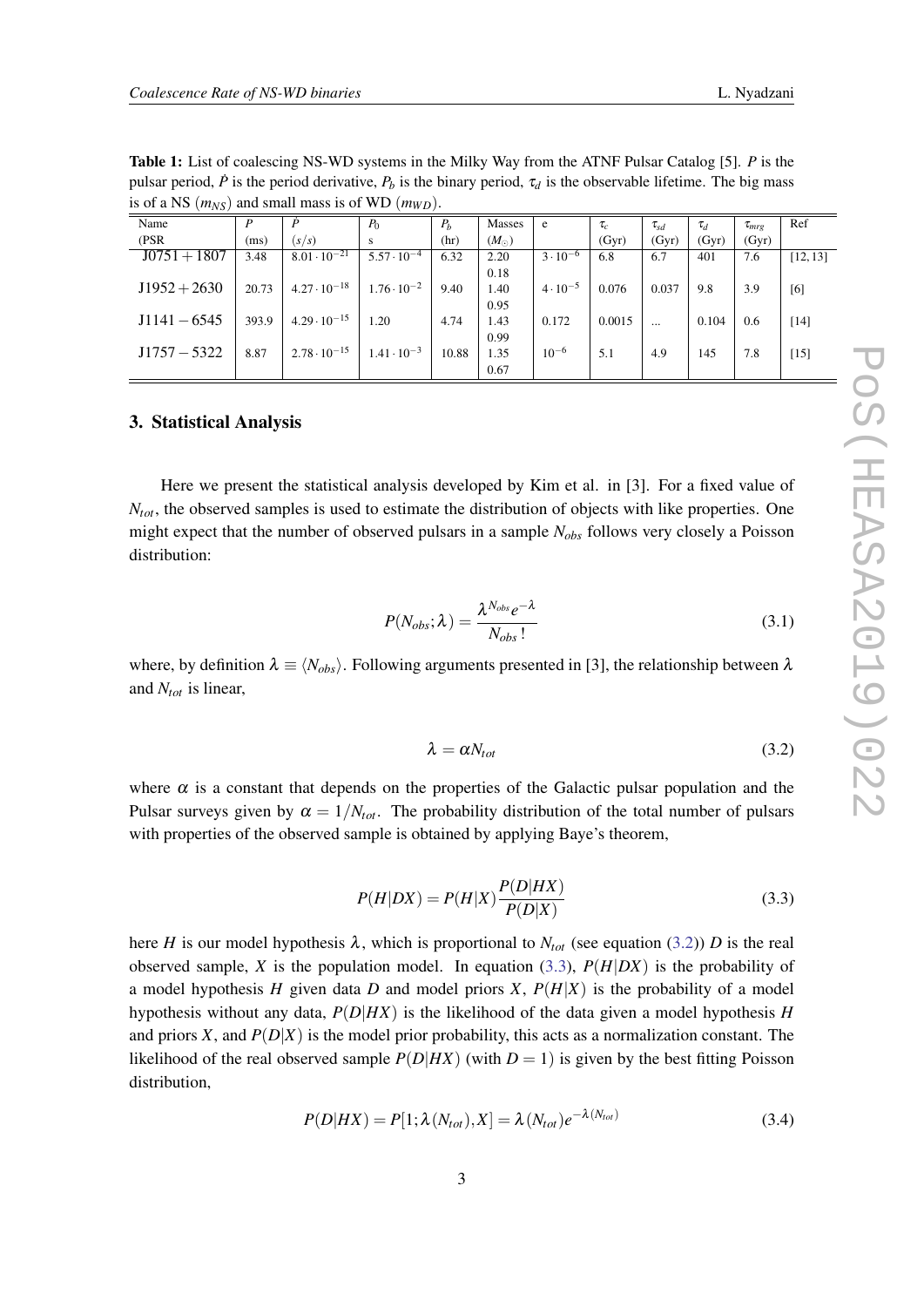<span id="page-4-0"></span>without any data information, given a set of assumptions *X*,

$$
P[\lambda(N_{tot})|X] = \text{constant} \tag{3.5}
$$

hence

$$
P(\lambda|DX) = \text{constant} \cdot P(1; \lambda(N_{tot}), X) \tag{3.6}
$$

Note the normalization constant  $P(D|X)$  is absorbed by the constant  $P[\lambda(N_{tot})|X]$ . The normalization constraint  $\int_0^\infty P(\lambda|DX)d\lambda = 1$  gives,  $P(H|X)/P(D|X) = \text{constant} = 1$ , then

$$
P(1; \lambda, X) = P(\lambda) = \lambda e^{-\lambda}
$$
\n(3.7)

Note the maximum value of  $P(\lambda)$  is  $P(1) = 1/e$ . With  $P(\lambda)$  we calculate  $P(N_{tot})$  using equation ([3.2\)](#page-3-0) as follow,

$$
P(N_{tot}) = P(\lambda) \left| \frac{d\lambda}{dN_{tot}} \right|
$$
  
=  $\alpha^2 N_{tot} e^{-\alpha N_{tot}}$  (3.8)

The coalescence rate of a binary system containing an observable radio pulsar is given by,

$$
\mathcal{R} = \frac{N_{tot}}{\tau_{life}} \times f_b \tag{3.9}
$$

here, *Ntot* is the estimated number of pulsars in our Galaxy with pulse profiles and orbital characteristics similar to those of known systems, and  $f<sub>b</sub>$  is a correction factor for pulsar beaming. This correction factor  $(f_b)$  is needed to account for the fraction of pulsars that remain undetected not because of survey selection effects but because they do not beam in our direction [16, 17]. The correction factor depends on the distribution of pulsar beam sizes which may be different for different types of pulsars. Taking into account the half-opening angle  $(\alpha)$  in the latitude direction and the magnetic inclination angle  $(\rho)$  (relative to the spin axis), the beaming fraction is given by [7],

$$
f_b = \left[\frac{2}{2\pi} \int_0^{2\pi} d\phi \int_{\alpha-\rho}^{\alpha+\rho} \sin\theta d\theta\right]^{-1} \tag{3.10}
$$

Then the Galactic merger rate probability distribution is calculated using,

$$
P(\mathcal{R}) = P(N_{tot}) \left| \frac{dN_{tot}}{d\mathcal{R}} \right|
$$
  
= 
$$
\left( \frac{\alpha \tau_{life}}{f_d} \right)^2 \mathcal{R} e^{-(\alpha \tau_{life} \mathcal{R}/f_b)}
$$
(3.11)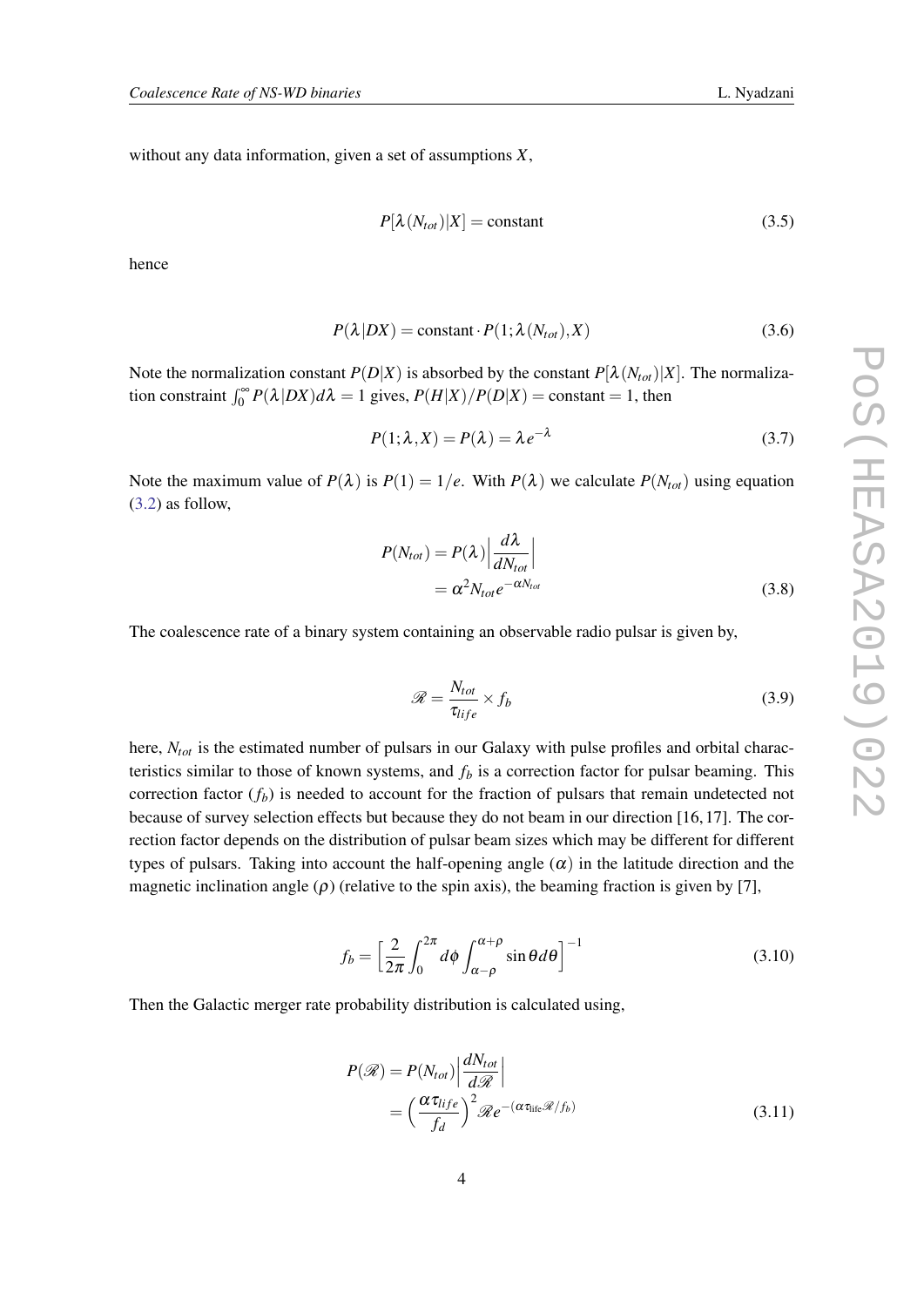<span id="page-5-0"></span>and the Milky Way merger rate will be the sum of all individual rates calculated in equation ([3.9](#page-4-0)) and is given by,

$$
\mathcal{R}_{MW} = \sum_{n=1}^{m} \mathcal{R}_n
$$
\n(3.12)

The Galactic merger rate probability distribution is given by a convolution of the individual merger rate probability distributions in equation [\(3.11](#page-4-0)) as follow,

$$
P(\mathcal{R}_{MW}) = \prod_{n=1}^{m} P(\mathcal{R}_n)
$$
\n(3.13)

#### 4. Population simulations

We make use of the freely available  $PsrPopPy<sup>1</sup>$  software to model the pulsar population and survey selection effects [18]. Our pulsar surveys are selected in such a way that they cover as much sky as possible. We simulate the following pulsar surveys in this work, Parkes multi-beam survey [19], PALFA Galactic plane survey at full resolution [20], The Parkes High-Latitude Pulsar Survey [21], Putative pulsar survey with LOFAR [22], HTRU [23]. From these simulation we obtained the number of pulsars *NPSR* in our Galaxy with pulse profiles and orbital characteristics similar to those of the known systems in Table [1](#page-3-0). We do not include the beaming corrections in our calculation of coalescence rate for the same reasons mentioned in [2], hence we let  $f_b = 1$ .

Table 2: Results from simulation showing the estimated number of pulsars in our Galaxy with pulse profiles and orbital characteristics similar to those of known systems *NPSR* and their life time.

| PSR            | $N_{PSR}$ | $\tau_{life}$ (Gyr) |
|----------------|-----------|---------------------|
| $J0751 + 1807$ | 1700      | 14.3                |
| $J1952 + 2630$ | 1220      | 12.7                |
| $J1141 - 6545$ | 680       | 0.105               |
| $J1757 - 5322$ | 1430      | 3.93                |

## 5. Results and Discussion

The coalescence rates for each of the known individual binary systems in table 2 are calculated using equation  $(3.11)$  $(3.11)$  and their probability distribution is shown in Figure [1.](#page-6-0) PSR J1141 – 6545 has the highest coalescence rate followed by the newly added PSR J1952 + 2630. Even though PSR  $J0751 + 1807$  has the highest population its lifetime is very high, and it therefore has a low coalescence rate. The small lifetime of PSR J1141 − 6545 means it has high merging rate. The individual merger rates peak at  $6.48_{-1.43}^{+14.75}$   $Myr^{-1}$ ,  $0.12_{0.05}^{+0.49}$   $Myr^{-1}$ ,  $0.09_{-0.02}^{+0.22}$   $Myr^{-1}$ , and  $0.49_{-0.13}^{+1.13}$ Myr−<sup>1</sup> for PSR J1141 − 6545, PSR J0751 + 1807 , PSR J1757 − 5322, PSR J1952 + 2630, and respectively.

<sup>1</sup>https://github.com/samb8s/PsrPopPy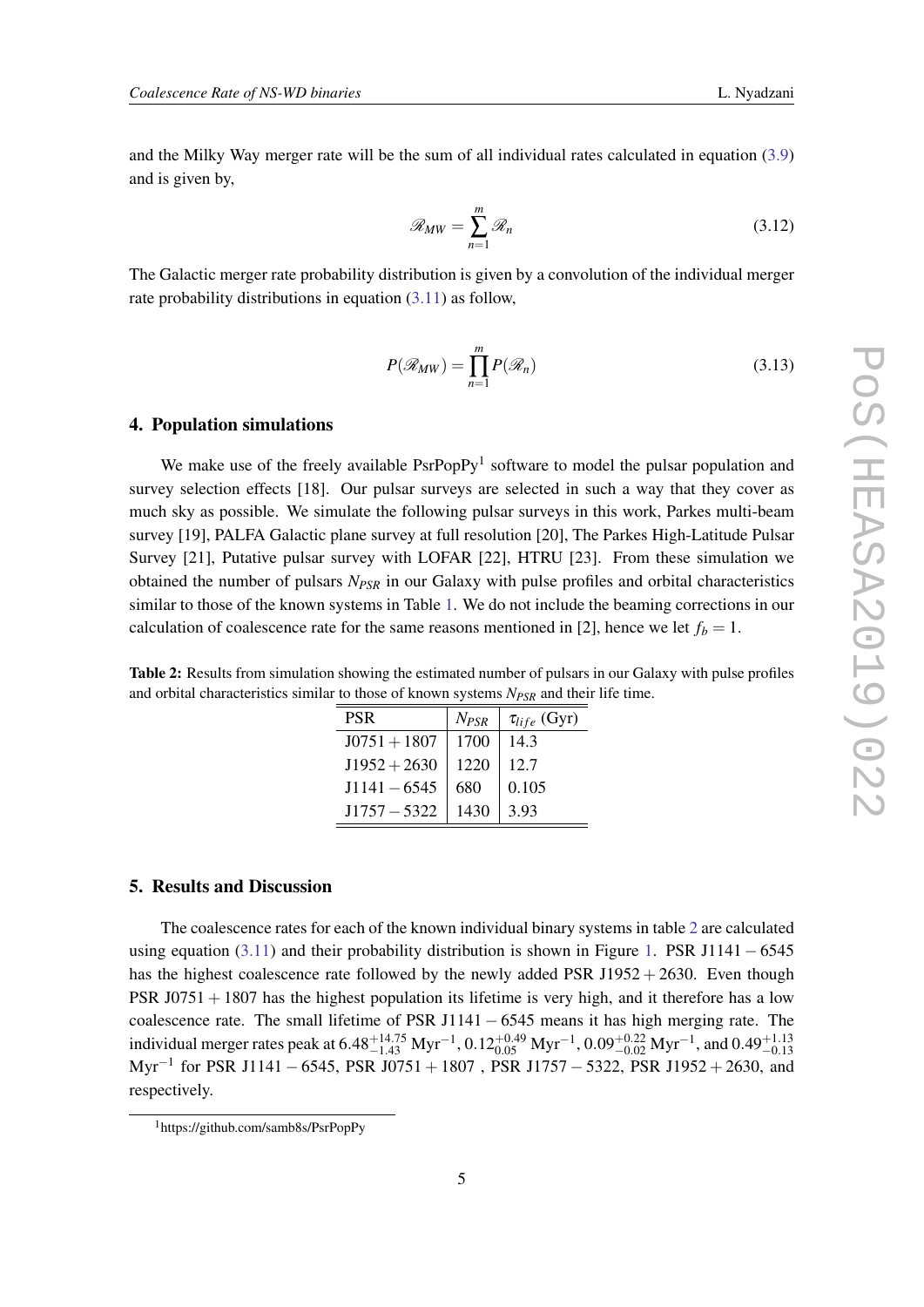

<span id="page-6-0"></span>

Figure 1: This figure shows the probability of the individual coalescence rates of the four coalescing NS-WD binaries in our galaxy. The probability for PSR  $J1952 + 2630$  is represented by dashed line (red), PSR J1757 − 5322 by dash-dot (green) line, PSR J0751 + 1807 by dot (orange) line and PSR J1141 − 6545 by solid (blue) line.



Figure 2: The probability distribution of the Galactic coalescence rate at 90% confidence level.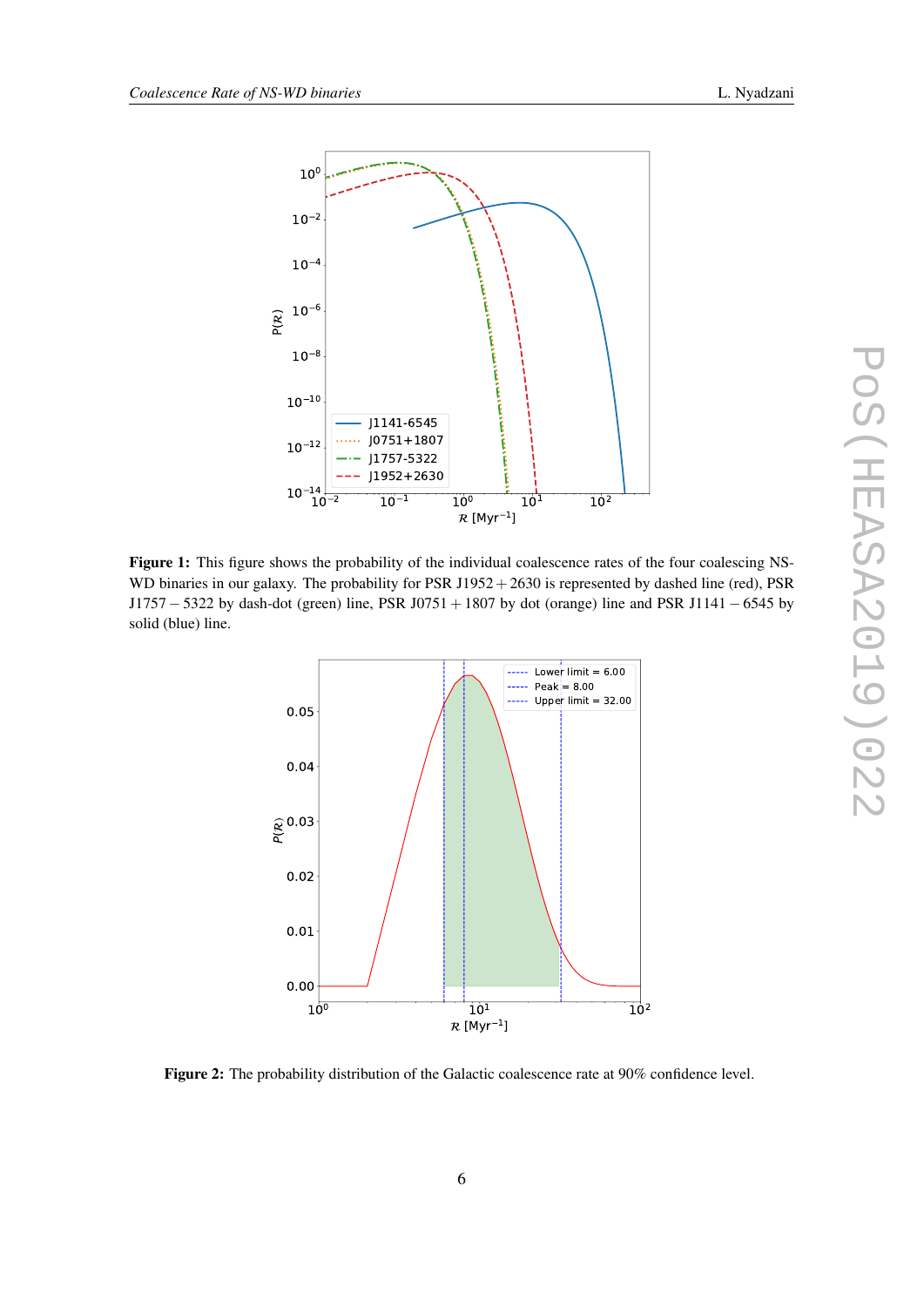Figure [2](#page-6-0) shows the Galactic rate is calculated by summing the individual rates using equation  $(3.13)$  $(3.13)$  $(3.13)$  where  $m = 4$ . There is an increase in the Galactic rate from  $4.11^{+5.25}_{-2.56}$  Myr<sup>-1</sup> [2] to  $8.0^{+24.0}_{-2.0}$ Myr<sup>-1</sup> according to our calculation. The newly added NS-WD system PSR J1952 + 2630 contributes more to the Galactic rate than PSR J1757  $-$  5322 and PSR J0751  $+$ 1807 combined.

## 6. Conclusions

The coalescence rate of NS-WD systems increased with the addition of PSR J1952  $+$  2630. PSR J1952+2630 contributes more than PSR J1757−5322 and PSR J0751+1807 combined to the Galactic rate. High sensitivity surveys (e.g. with MeerKAT/SKA) can help to constrain the NS-WD population in the Milky Way and the beaming correction would decrease the uncertainty on the coalescence rate.

### Acknowledgement

This research was supported by the South African Gamma-ray Astronomy Programme (SA-GAMMA) and a CPRR grant (No. 111749) of the National Research Foundation (NRF) to S.R.

### References

- [1] A. Einstein, *Über gravitationswellen*, *Sitzungsberichte der Königlich Preußischen Akademie der Wissenschaften (Berlin), Seite 154-167.* (1918) .
- [2] C. Kim, V. Kalogera, D. R. Lorimer and T. White, *The probability distribution of binary pulsar coalescence rates. ii. neutron star-white dwarf binaries*, *The Astrophysical Journal* 616 (2004) 1109.
- [3] C. Kim, V. Kalogera and D. Lorimer, *The probability distribution of binary pulsar coalescence rates. i. double neutron star systems in the galactic field*, *The Astrophysical Journal* 584 (2003) 985.
- [4] N. Pol, M. McLaughlin and D. R. Lorimer, *Future prospects for ground-based gravitational-wave detectors: The galactic double neutron star merger rate revisited*, *The Astrophysical Journal* 870 (2019) 71.
- [5] R. N. Manchester, G. B. Hobbs, A. Teoh and M. Hobbs, *The australia telescope national facility pulsar catalogue*, *The Astronomical Journal* 129 (2005) 1993, http://www.atnf.csiro.au/research/pulsar/psrcat.
- [6] B. Knispel, P. Lazarus, B. Allen, D. Anderson, C. Aulbert, N. Bhat et al., *Arecibo palfa survey and einstein@ home: binary pulsar discovery by volunteer computing*, *The Astrophysical Journal Letters* 732 (2011) L1.
- [7] V. Kalogera, R. Narayan, D. Spergel and J. Taylor, *The coalescence rate of double neutron star systems*, *The Astrophysical Journal* 556 (2001) 340.
- [8] P. C. Peters, *Gravitational radiation and the motion of two point masses*, *Physical Review* 136 (1964) B1224.
- [9] Z. Arzoumanian, J. Cordes and I. Wasserman, *Pulsar spin evolution, kinematics, and the birthrate of neutron star binaries*, *The Astrophysical Journal* 520 (1999) 696.